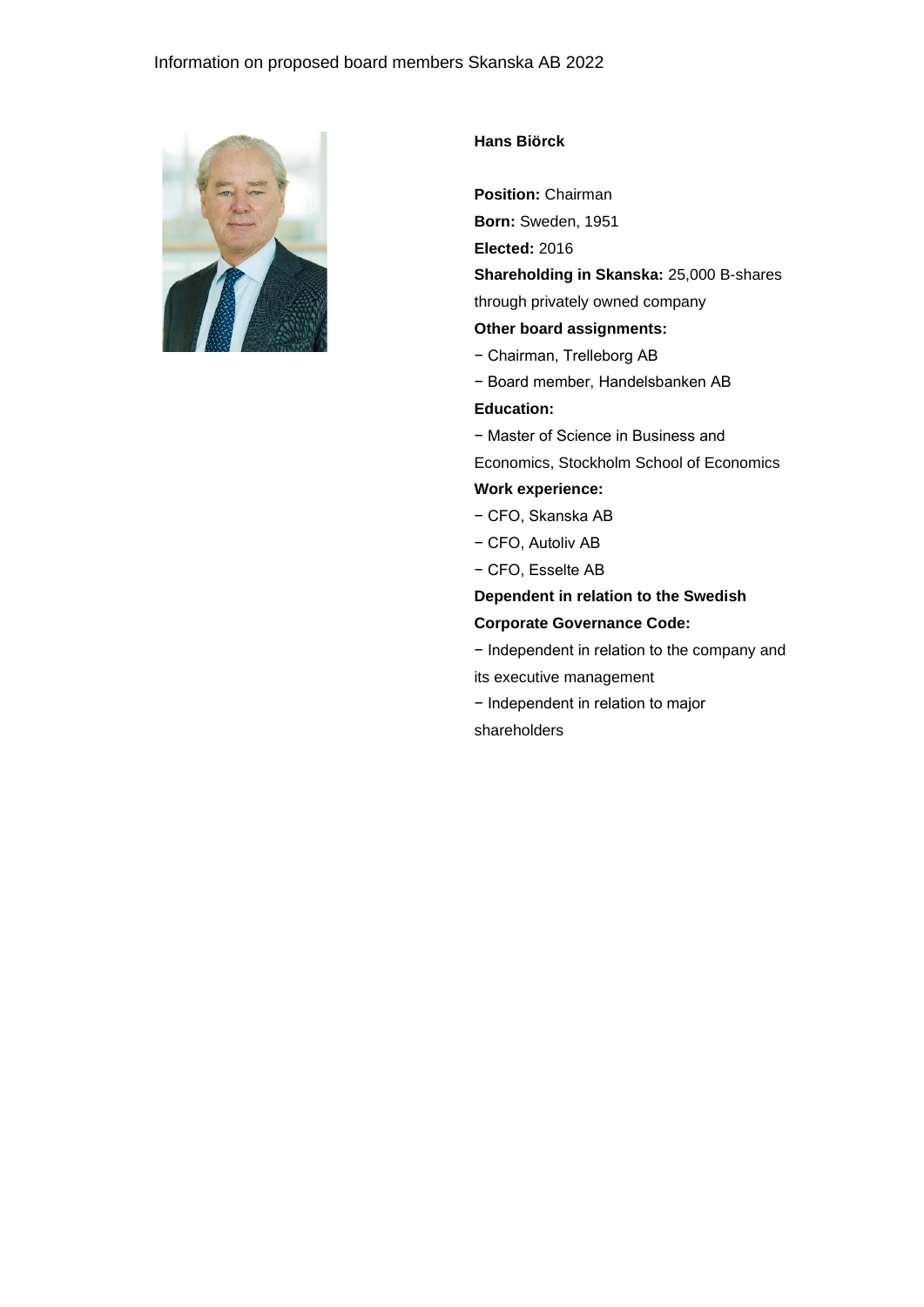# Information on proposed board members Skanska AB 2022



#### **Pär Boman**

**Position:** Board member

**Born:** Sweden, 1961

**Elected:** 2015

**Shareholding in Skanska:** 1,000 B-shares

#### **Other board assignments:**

- − Chairman, Handelsbanken AB
- − Chairman, Essity AB
- − Chairman, Svenska Cellulosa Aktiebolaget **SCA**
- − Vice Chairman, AB Industrivärden

### **Education:**

− Engineering and Business/Economics degree,

Honorary Ph.D. in Economics

# **Work experience:**

- − President and CEO, Handelsbanken AB
- **Dependent in relation to the Swedish**
- **Corporate Governance Code:**
- − Independent in relation to the company and its executive management
- − Dependent in relation to major shareholders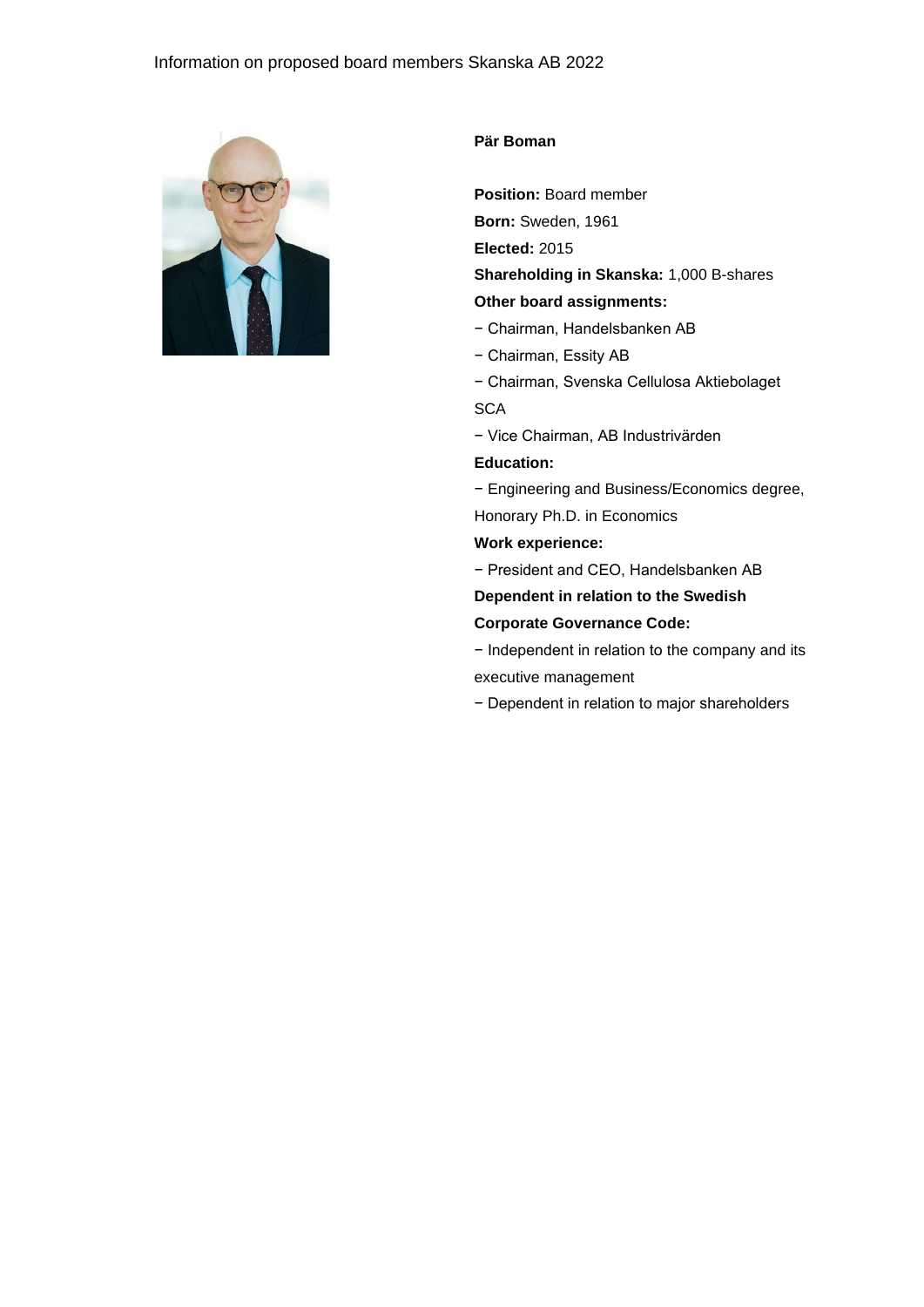## Information on proposed board members Skanska AB 2022



#### **Jan Gurander**

**Position:** Board member

**Born:** Sweden, 1961

**Elected:** 2019

**Shareholding in Skanska:** 5,000 B-shares

#### **Other board assignments:**

− Board member, The Association of Swedish

Engineering Industries

# **Education:**

− Master of Science in Business and Economics,

Stockholm School of Economics

#### **Work experience:**

- − Deputy CEO, AB Volvo (since 2018)
- − Deputy CEO and CFO, AB Volvo

− CFO and Senior Vice President Finance, Volvo Car Group

- − CFO, MAN Diesel & Turbo SE
- − Group Vice President and CFO, Scania AB

# **Dependent in relation to the Swedish Corporate Governance Code:**

− Independent in relation to the company and its executive management

− Independent in relation to major shareholders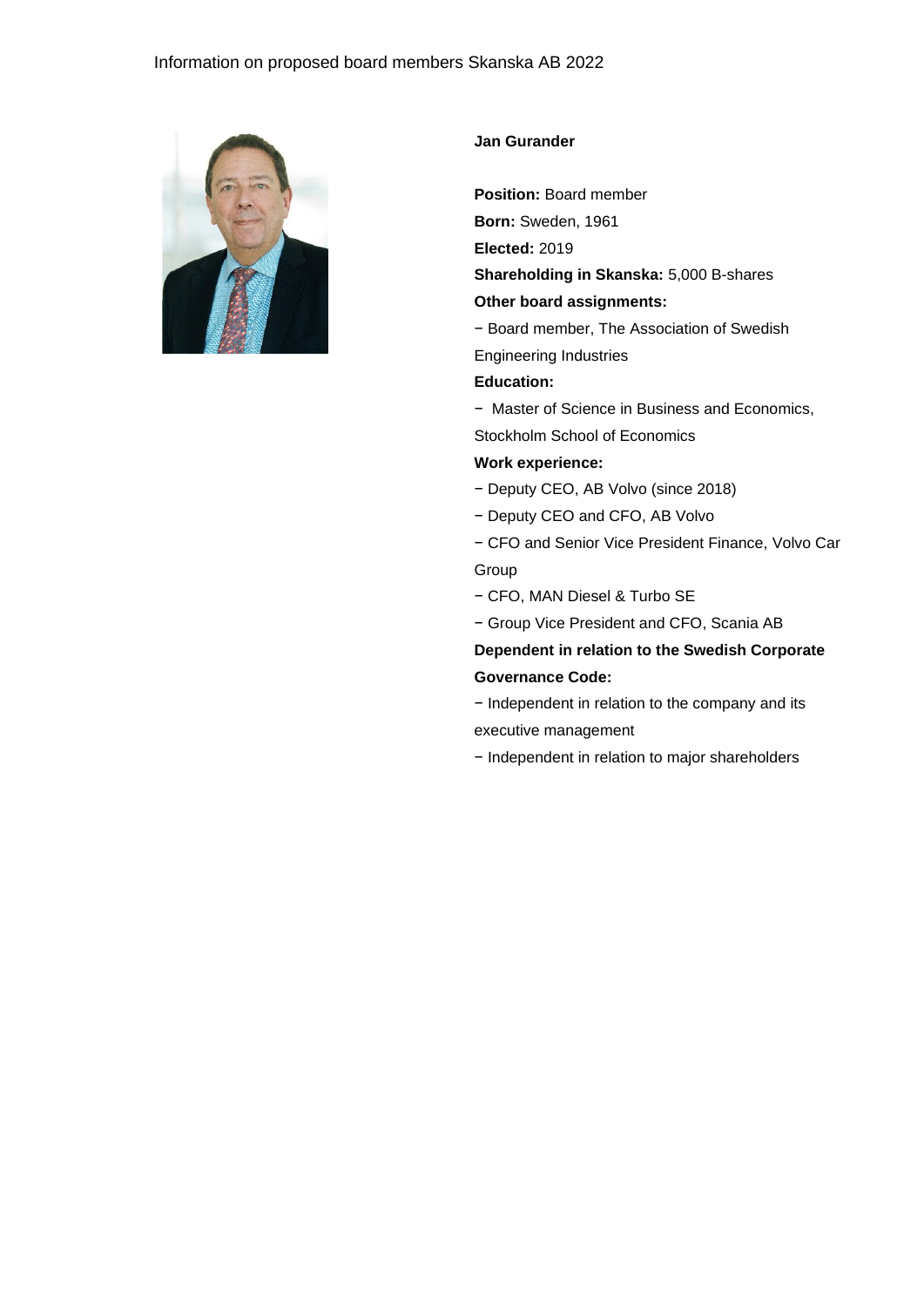

#### **Mats Hederos**

**Position:** Proposed for election as board member **Born:** Sweden, 1957

**Elected:** -

**Shareholding in Skanska:** 2,000 B-shares **Other board assignments:**

− Chairman, Storföretagsrådet, Fastighetsägarna Sverige

− Board member, Fastighetsägarna Sverige

- − Board member, Antilooppi Oy
- − Board member, Symcel AB

#### **Education:**

− Master of Science, Royal Institute of Technology, Stockholm

− Executive Programme in Resilience Thinking,

Stockholm Resilience Center, Stockholm University **Work experience:**

- − CEO, AMF Fastigheter
- − Head of Property, AMF Pension

− Transaction Manager, AP Fastigheter (today Vasakronan)

− Investment Banker, Enskilda Securities, SEB

**Dependent in relation to the Swedish Corporate Governance Code:**

− Independent in relation to the company and its executive management

− Independent in relation to major shareholders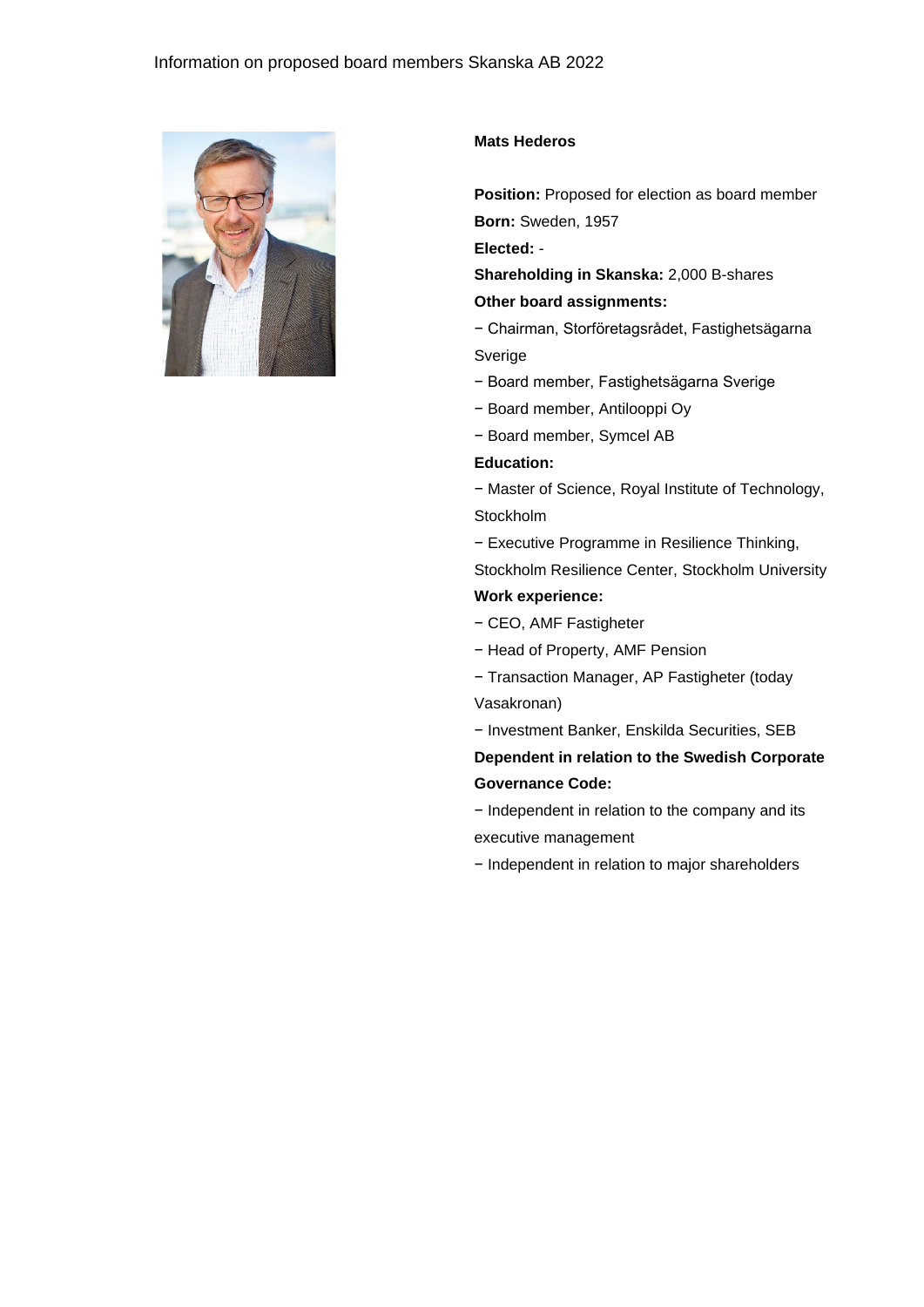

# **Fredrik Lundberg**

**Position:** Board member

**Born:** Sweden, 1951

**Elected:** 2011

**Shareholding in Skanska:** 6,032,000 A-shares

and 16,050,000 B-shares through

L E Lundbergföretagen AB,

1,150,000 B-shares through privately owned company,

5,376 A-shares and 1,100,000 B-shares privately

#### **Other board assignments:**

- − Chairman, AB Industrivärden
- − Chairman, Holmen AB
- − Chairman, Hufvudstaden AB
- − Vice Chairman, Handelsbanken AB
- − Board member, L E Lundbergföretagen AB

#### **Education:**

− M.Sc. Engineering, Royal Institute of

Technology, Stockholm

− Master of Business Administration (M.B.A.),

Stockholm School of Economics

− Dr. (Econ.) h.c., Stockholm School of **Economics** 

− Dr. (Eng.) h.c., Linköping University

**Work experience:** 

− President and CEO, L E Lundbergföretagen AB

**Dependent in relation to the Swedish** 

**Corporate Governance Code:**

− Independent in relation to the company and its executive management

− Dependent in relation to major shareholders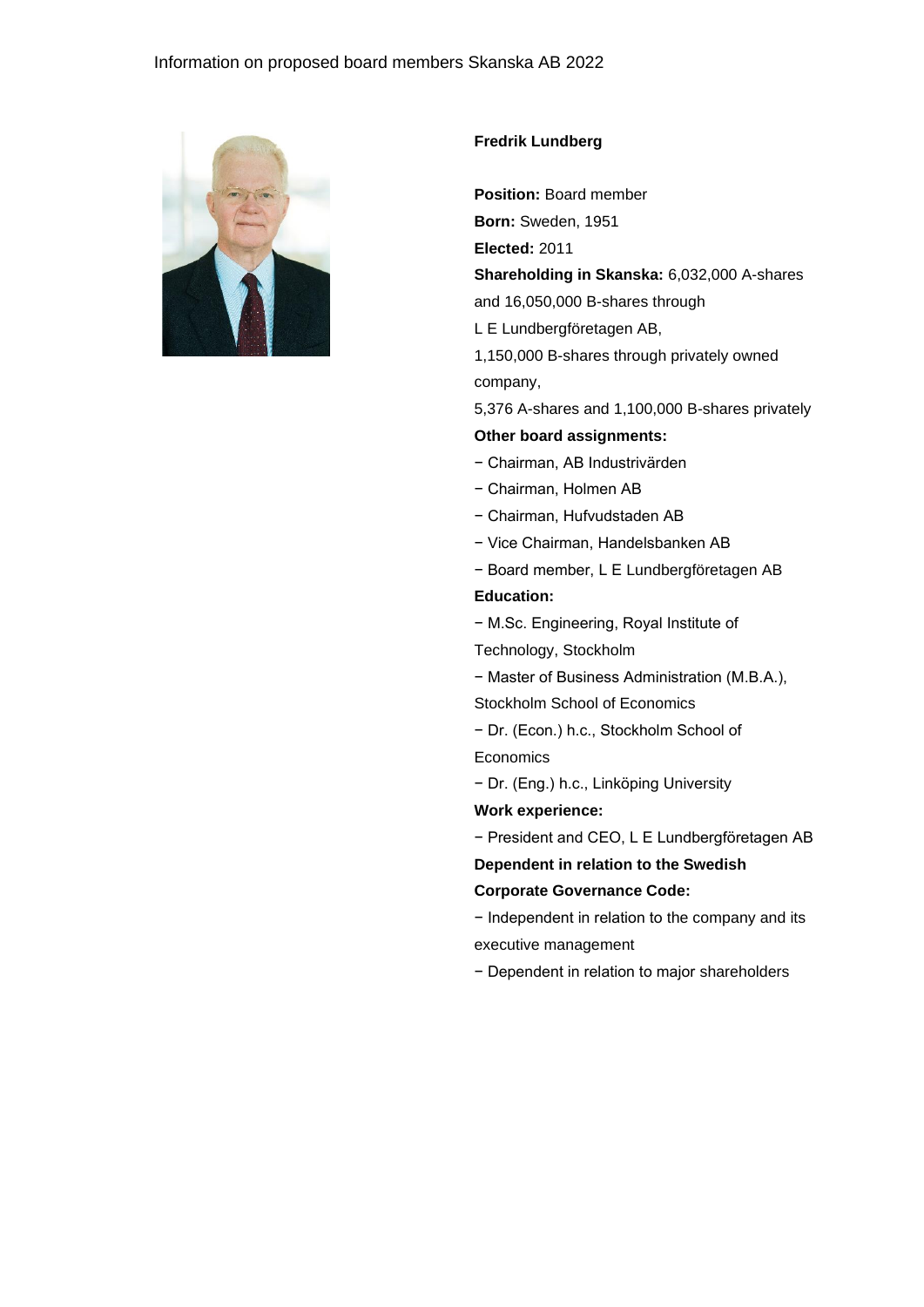

#### **Catherine Marcus**

**Position:** Board member **Born:** USA, 1965

**Elected:** 2017

**Shareholding in Skanska:** 0 shares

### **Other board assignments:**

− Board member, NCREIF PREA Reporting Standards Board (Private)

# **Education:**

− M.S., Real Estate Investment and

Development, New York University

− B.S.E. Real Estate Finance and

Entrepreneurial Management, Wharton

# School, University of Pennsylvania

# **Work experience:**

− Global Chief Operating Officer, PGIM Real Estate

− MBL Life Assurance Corporation

### **Dependent in relation to the Swedish**

**Corporate Governance Code:**

− Independent in relation to the company and its executive management

− Independent in relation to major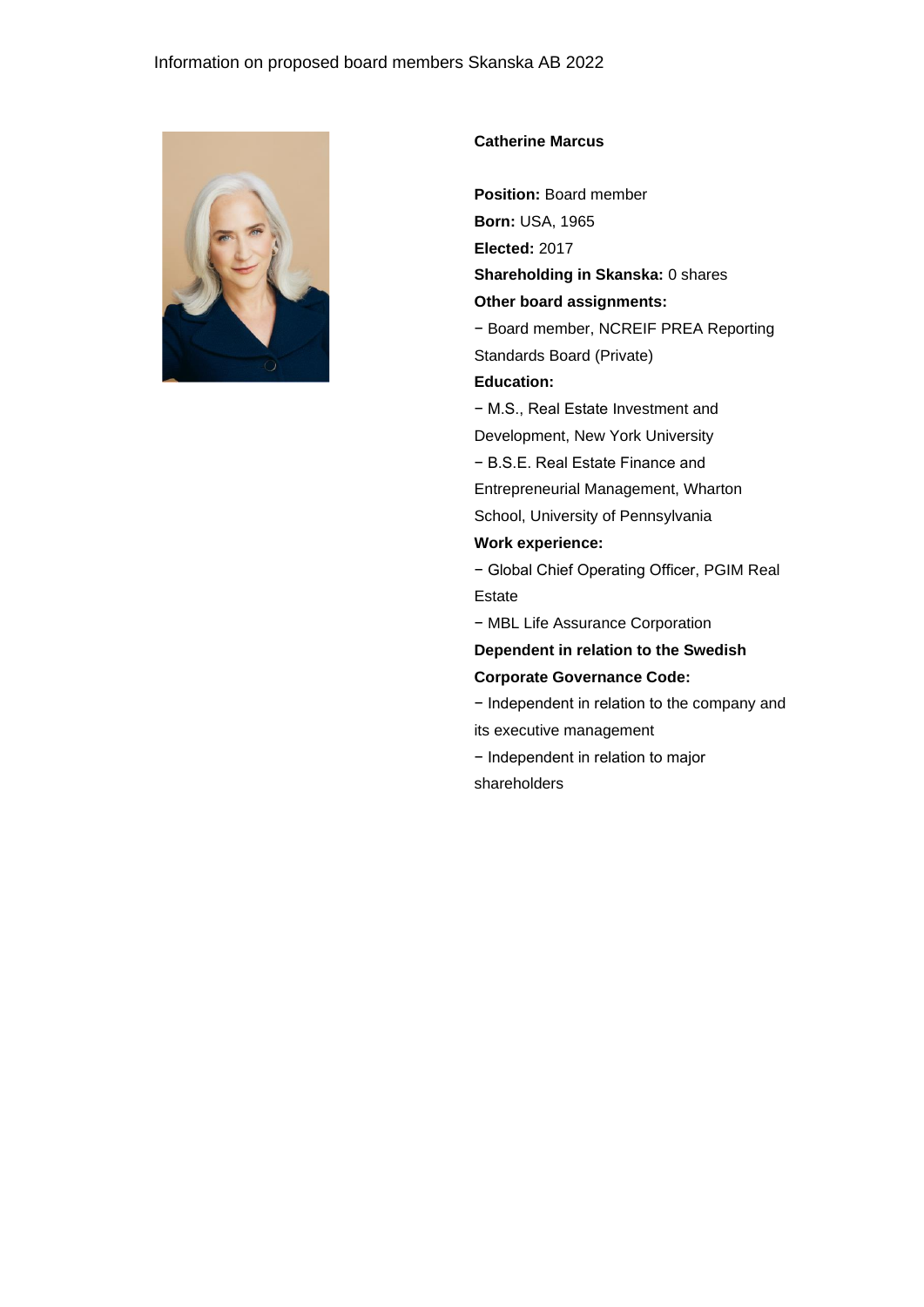

#### **Ann E. Massey**

**Position:** Proposed for election as board member **Born:** USA, 1954

**Elected: -**

**Shareholding in Skanska:** 0 shares

# **Other board assignments:**

- − Board member, Wood Programs
- − Board member, Kleinfelder Inc.

#### **Education:**

− Master of Business Administration (M.B.A.),

Accounting and Finance, Tennessee

Technological University, USA

− Bachelor of Science (B.S.),

Geology/Biology, Tennessee Technological University, USA

− Professional Geologist (PG) Certification **Work experience:**

− CEO and President, Environment &

Infrastructure Solutions, Wood Group

− President, Environment & Infrastructure Inc.,

AMEC Foster Wheeler

− Global Market Leader Environment and Infrastructure, AMEC Foster Wheeler

**Dependent in relation to the Swedish Corporate Governance Code:** 

− Independent in relation to the company and its executive management

− Independent in relation to major